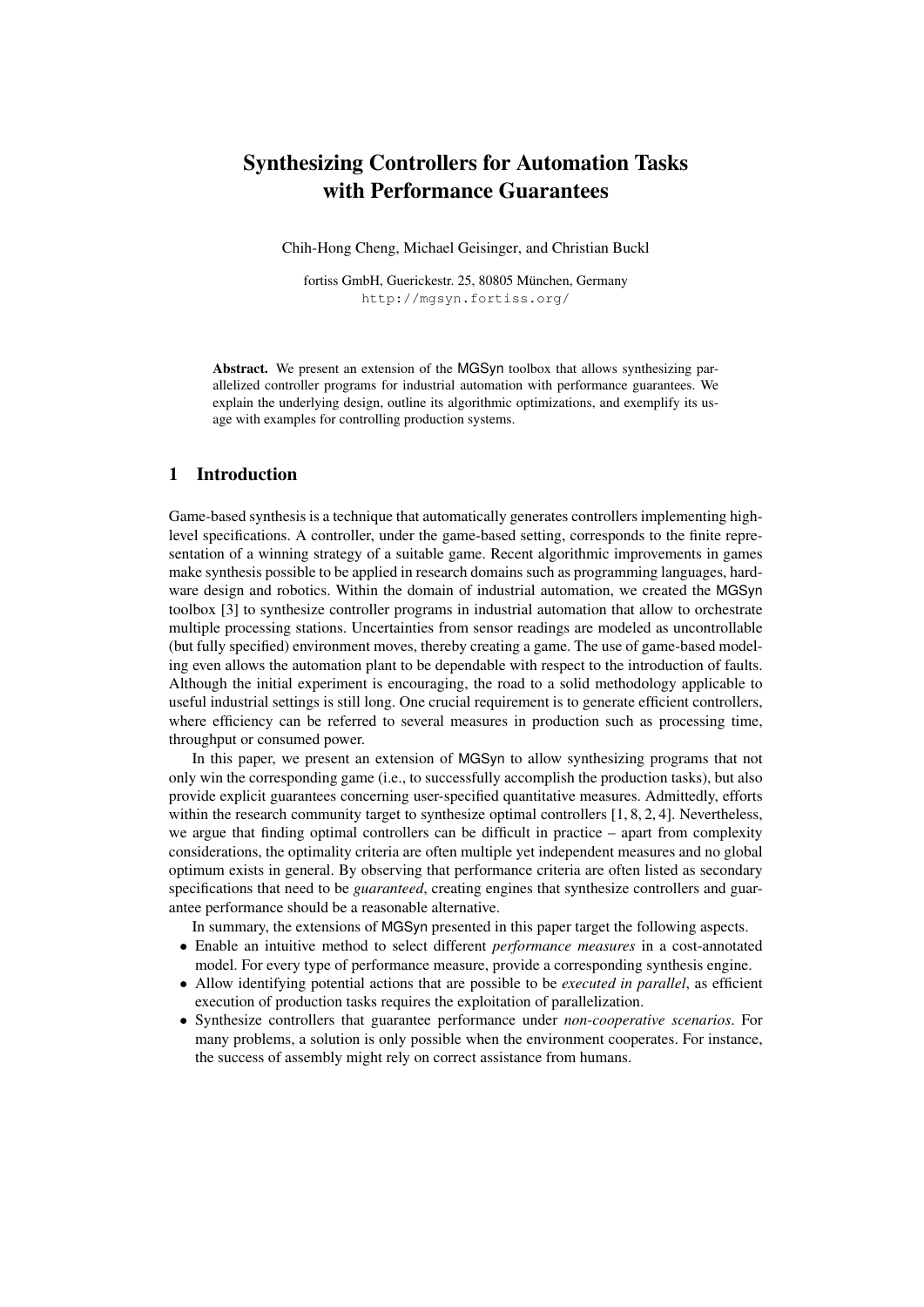#### 2 C.-H. Cheng, M. Geisinger and C. Buckl

|                                                                                  | $\cos t \approx E T \parallel \odot := \text{max}$ | $\circ$ := sum |  | $\cos t \approx \text{power}$ | $\odot$ := max                                                                                               | $\odot$ := sum |
|----------------------------------------------------------------------------------|----------------------------------------------------|----------------|--|-------------------------------|--------------------------------------------------------------------------------------------------------------|----------------|
| $\infty := \max \left  \frac{\text{WCEPT of any}}{\text{single action}} \right $ |                                                    | Total          |  |                               |                                                                                                              |                |
|                                                                                  |                                                    | <b>WCET</b>    |  | $\otimes := \max$             | $\left\  \begin{array}{c} \text{Peak power consumption} \\ \text{of any single action} \end{array} \right\ $ |                |
| $\otimes := \mathsf{sum}$                                                        |                                                    | Total ET       |  | $\otimes := \text{sum}$       | WC peak power                                                                                                | WC total power |
|                                                                                  |                                                    | of all actions |  |                               | consumption                                                                                                  | consumption    |

**Table 1.** Semantics of sequential  $(\odot)$  and parallel  $(\otimes)$  composition (WC = worst case, ET = execution time).

# 2 Approach

*Cost annotation.* For quantitative synthesis, the common model of computation is based on weighted automata [5] where costs of actions are annotated on edges. The quantitative extension of MGSyn allows specifying costs as a performance metric with the following restrictions: (1) The cost is annotated on a parameterized action as an upper bound and every concretized action (i.e., action instance with concrete parameter values) inherits that cost. (2) All costs are nonnegative integers. (3) Uncontrollable actions (i.e., environment moves) have zero cost. The first restriction is due to the syntactic formats of the PDDL language [6]. The second restriction is used for symbolic encoding in *binary decision diagrams* (BDD). The last restriction allows applying a heuristic approach within the symbolic engine for pruning the search space as described later.

MGSyn allows the user to select a *sequential composition operator*  $(\odot)$  that defines a new value from (i) the value of the existing trace and (ii) the current cost associated with the selected edge. Two commonly seen operators are max and sum. For example, if cost annotation in the weighted automaton corresponds to power consumption, then a sequential composition based on the max operator models peak power consumption, while a sequential composition based on the sum operator models total power consumption.

*Parallel execution.* MGSyn assumes that two actions can in principle be executed in parallel when the operating positions affected by the actions are non-overlapping and the actions work on mutually different parameters (i.e., no "resource sharing"). Consequently, MGSyn generates syntactic guards when two parameterized control actions are composed. Consider conveyor belt action belt-move( $dev, wp, pos_a, pos_b$ ) which allows to use device dev to move a work piece  $wp$  from position  $pos_a$  to position  $pos_b$ . For parallel execution, MGSyn automatically derives action PAR belt-move belt-move $(dev_1, wp_1, pos_{1a}, pos_{1b}, dev_2, wp_2, pos_{2a}, pos_{2b})$  for moving two different work pieces on two different conveyor belts at the same time. In the precondition of this action, the constraints  $dev_1 \neq dev_2$ ,  $wp_1 \neq wp_2$ ,  $pos_{1a} \neq pos_{2a}$ ,  $pos_{2b}$  and  $pos_{1b} \neq pos_{2a}, pos_{2b}$  are automatically added to ensure that parameter values are different<sup>1</sup>.

To use quantitative synthesis, we also need to design parallel composition operators orthogonal to sequential composition operators. Table 1 provides some examples for cost semantics with respect to execution time and power consumption and the two operators sequential composition () and parallel composition (⊗), where "–" indicates that no meaningful semantics was found.

The effects of parallel composition operators are statically created and are independent of the synthesis algorithm. For example, when action belt-move has cost 3, MGSyn creates parallel action PAR belt-move belt-move with cost 6 if  $\otimes :=$  sum.

*Synthesis engine.* We outline how the synthesis engine supports sequential operators.

• For max, given a performance (i.e., cost) bound k, the engine statically removes every parameterized control action whose cost is greater than  $k$ . Notice that as the cost of any environment action is always zero (cf. restriction 3), we never restrict the ability of the environment. Then the game is created as if no cost is used. Therefore, max can be used in all game types.

<sup>&</sup>lt;sup>1</sup> MGSyn does not generate constraints such as  $dev_1 \neq pos_{2a}$ , as  $dev_1$  and  $pos_{2a}$  have different types.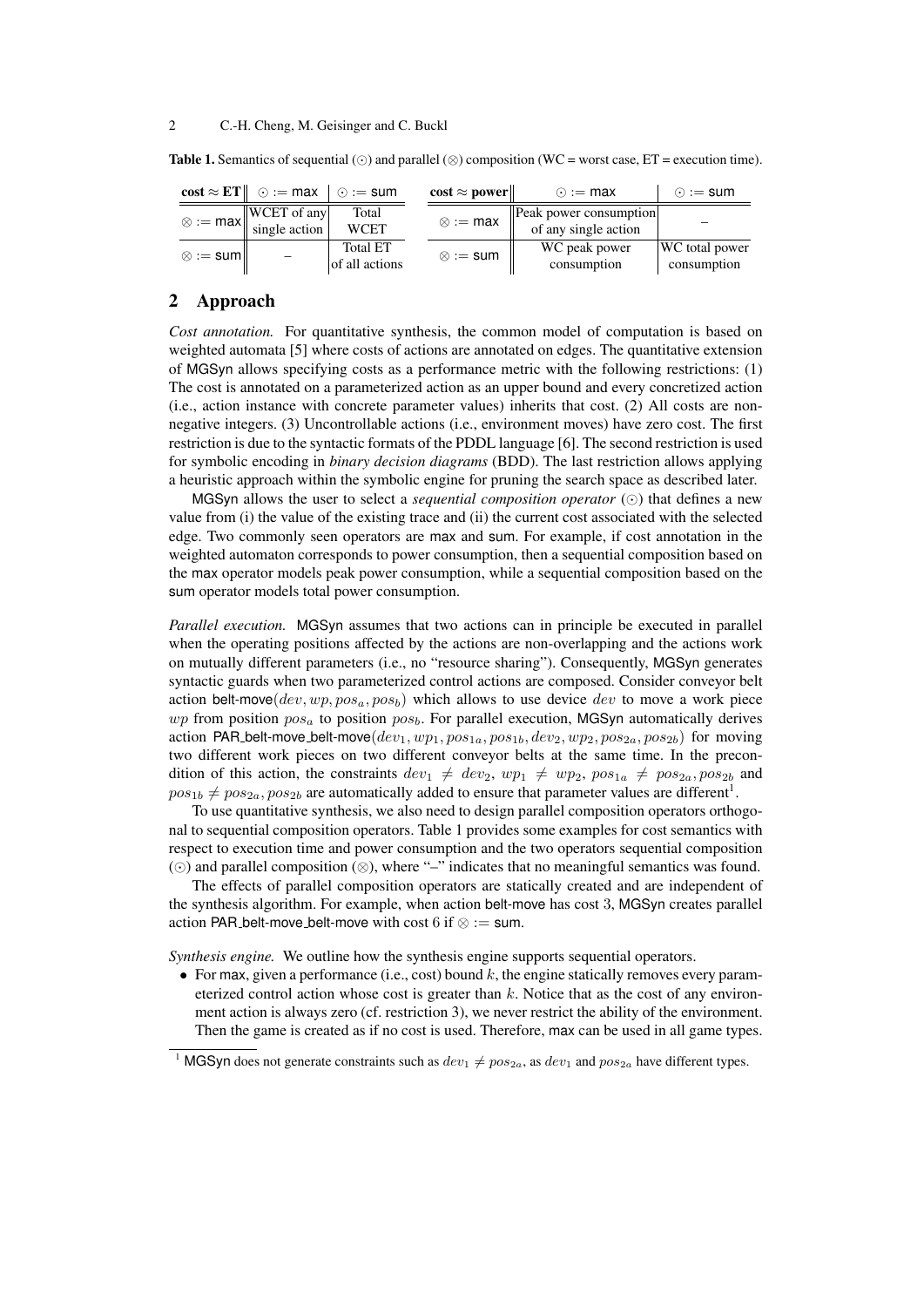• For sum, the support of quantitative synthesis is mainly within reachability games where a synthesized strategy does not contain a loop, as any loop with nonzero cost implies the overall cost to be infinite. Given a performance bound  $k$ , the synthesis engine starts with the set of goal states whose cost equals  $k$  and computes the reachability attractor. The controller wins the game if the attractor contains the initial state whose cost is above zero. Let a state be  $(q, \alpha)$  where q is the state for the non-quantitative reachability game and  $\alpha$  is the cost. During the attractor computation, given  $\alpha_2 > \alpha_1$ , then if two states  $(q, \alpha_2)$  and  $(q, \alpha_1)$  are both in the attractor, we can discard  $(q, \alpha_1)$ . This is because the environment has no control on the cost (cf. restriction 3). Therefore, if from  $q$  one can reach the goal state with cost  $k - \alpha_2$ , there is no need to consider another path having cost  $k - \alpha_1$ . In other words,  $(q, \alpha_2)$ and  $(q, \alpha_1)$  can be represented by taking only  $(q, \alpha_2)$  without losing the determinacy of the game. This technique allows reducing the size of attractor during symbolic computation.

*Non-cooperative environment.* The last extension of MGSyn introduces *goal-or-loop* specifications. Such specifications are used within scenarios where the system is allowed to loop if assumptions do not hold, but should reach the goal if assumptions are met<sup>2</sup>. This concept can also be applied to synthesize low-level controllers realizing parameterized actions. For example, consider the action belt-move of the conveyor belt. Realizing such a controller requires a specification which checks when the work piece has arrived at the end of the belt, and the synthesized program should allow to loop as long as the work piece is not detected.

Moreover, it is in general undesirable that an automation system behaves arbitrarily (which still conforms to the specification) during the looping process, as this consumes excessive energy. This problem can be effectively handled by a game reduction that sets the cost of idle or sensortriggering actions to be zero and all other actions to be greater than zero. By doing so, when specifying an upper bound on the total accumulated cost, the synthesized controller will ensure that the cost accumulation is zero during the looping process, since this is the only way to ensure that the accumulated cost does not exceed the threshold.

Given a looping condition *Loop* and a goal condition *Goal* where both are sets of states, the synthesis algorithm is based on an approach that solves reachability and safety games in sequence: first apply reachability game solving and compute the control attractor  $A := \text{Attr}_0(Goa)$ where states within  $\vec{A}$  can eventually enter the goal regardless of choices made by the environment. Then use safety game to compute the environment attractor  $B := \text{Attr}_1(\neg Loop \land \neg A)$ where for every state  $s \in B$ , the environment can guarantee to reach  $\neg Loop \land \neg A$  regardless of choices made by the controller. If a state is within  $A$ , a strategy to reach the goal exists. Otherwise, if a controllable state s is not within B, it has a strategy to stay outside  $\neg Loop \land \neg A$ , i.e., to stay within  $Loop \vee A$ . As s is not within A, it is within  $Loop$ .

Therefore, with the above computation, a feasible strategy can guarantee to loop within Loop, or eventually reach a state that is within  $A$ . From that state, the reachability strategy is used to guide the run towards the goal. The complexity of solving goal-or-loop winning conditions is linear to the size of the arena, making it feasible to be applied in larger scenarios. By annotating actions with cost, MGSyn allows to synthesize controllers that guarantees efficiency in looping (looping cannot increase cost).

### 3 Using **MGSyn** for Quantitative Synthesis

In the following, we demonstrate how quantitative synthesis is achieved in MGSyn in a simplified scenario. The FESTO Modular Production System  $(MPS)^3$  is a modular system of mechatronic

<sup>&</sup>lt;sup>2</sup> Although the underlying synthesis engine of MGSyn supports GR-1 specifications [7], such a specification is hardly used by us in the considered automation settings.

<sup>&</sup>lt;sup>3</sup> http://www.festo-didactic.com/int-en/learning-systems/mps-the-modular-production-system/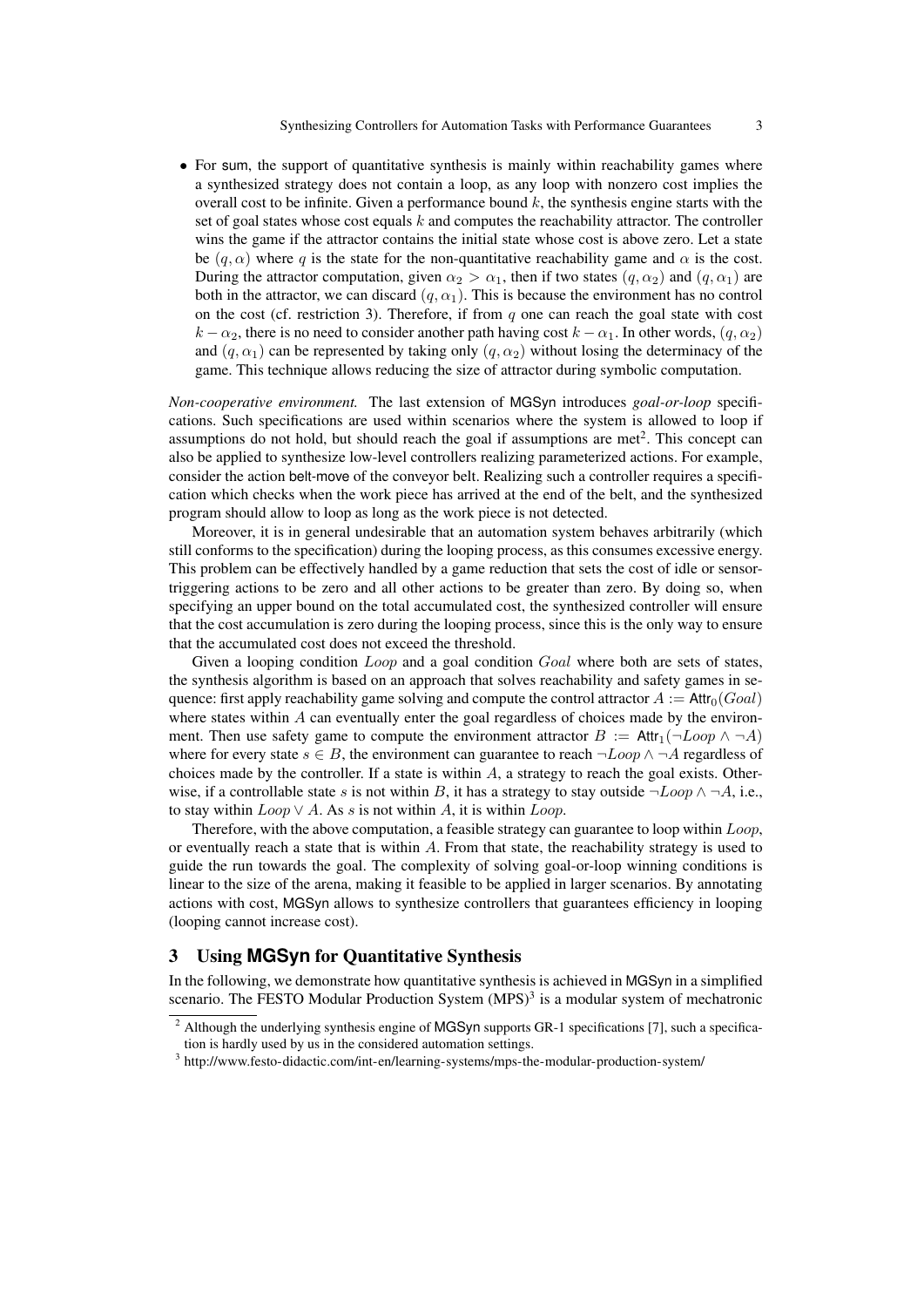

Fig. 1. FESTO MPS automation system and its simplified abstract model.

devices that model industrial automation tasks by processing simple work pieces. Our demonstration comprises two FESTO MPS units that form a circular processing chain, namely *storage* and *processing* (compare Figure 1). The formal model derived from this setup consists of:

- A list of formal predicates that describe the system state space, for example at(?work-piece ?position), drilled(?work-piece) and color(?work-piece ?value).
- A list of devices (instances of the predefined device types robot arm storage RAS, conveyor belt CB, lever Lever, rotary plate RP, height sensor HS, drill Drill) with operating positions.
- Behavioral interfaces (actions) associated with each device type (e.g., belt-move, plate-rotate, trigger-color-sensor) with annotated individual *costs*. Formally, a behavioral interface specifies preconditions and effects on the system state space.
- Quantitative properties (i.e., goal conditions over the system state space) with annotated *cost bounds* as well as sequential and parallel *composition operators*. Composition operators can be either sum or max as presented in Section 1.

We formulate a formal specification in PDDL which resembles the following informal specification: initially, work pieces wp1 and wp2 are located at CB01-mid and CB02-mid, respectively. The goal is to drill wp1 if it is facing up (which means the work piece's orientation is correct) and to move it to CB02-mid. wp2 should be stored in the storage rack level that corresponds to its color (red work pieces go to upper level and white work pieces to middle level), but when the rack is already occupied, it should be moved to CB01-mid. Costs are annotated as follows: behavioral interfaces robot-move (for RAS01) and belt-move (for CB01 and CB02) have cost 3, plate-rotate for RP-01 has cost 2 and all other behavioral interfaces (including sensor triggering) have cost 1. Furthermore, we formulate the following optimization goals:

- 1. *WCET time optimization:* Synthesize a strategy that does not exceed a specified maximal execution time. Cost corresponds to execution time with  $\odot$  := sum,  $\otimes$  := max.
- 2. *WC total power consumption optimization:* Synthesize a strategy not exceeding a given WC total power consumption. Cost represents power consumption with  $\odot$  := sum,  $\otimes$  := sum.
- 3. *WC peak power consumption optimization:* Synthesize a strategy not exceeding a given WC peak power consumption. Cost represents power consumption with  $\odot$  := max,  $\otimes$  := sum.

Table 2 summarizes the results. In case of feasibility, synthesis times also include C code generation for execution on real hardware or simulation. Worst case (WC) numbers of moves were directly extracted from the generated strategy. Worst case costs were derived by inspecting all possible paths in the generated strategy using simulation.

The results show that about one third of the control moves can be parallelized and that parallelization requires about three times the synthesis time of the non-parallel case for the given specification. Higher cost bounds require a slightly higher synthesis time. When the cost bound is very tight, the tool synthesizes a strategy with more, but cheaper moves (e.g., 15 instead of 14). The generated strategy for experiment 3 significantly differs from the strategy for 1 and 2.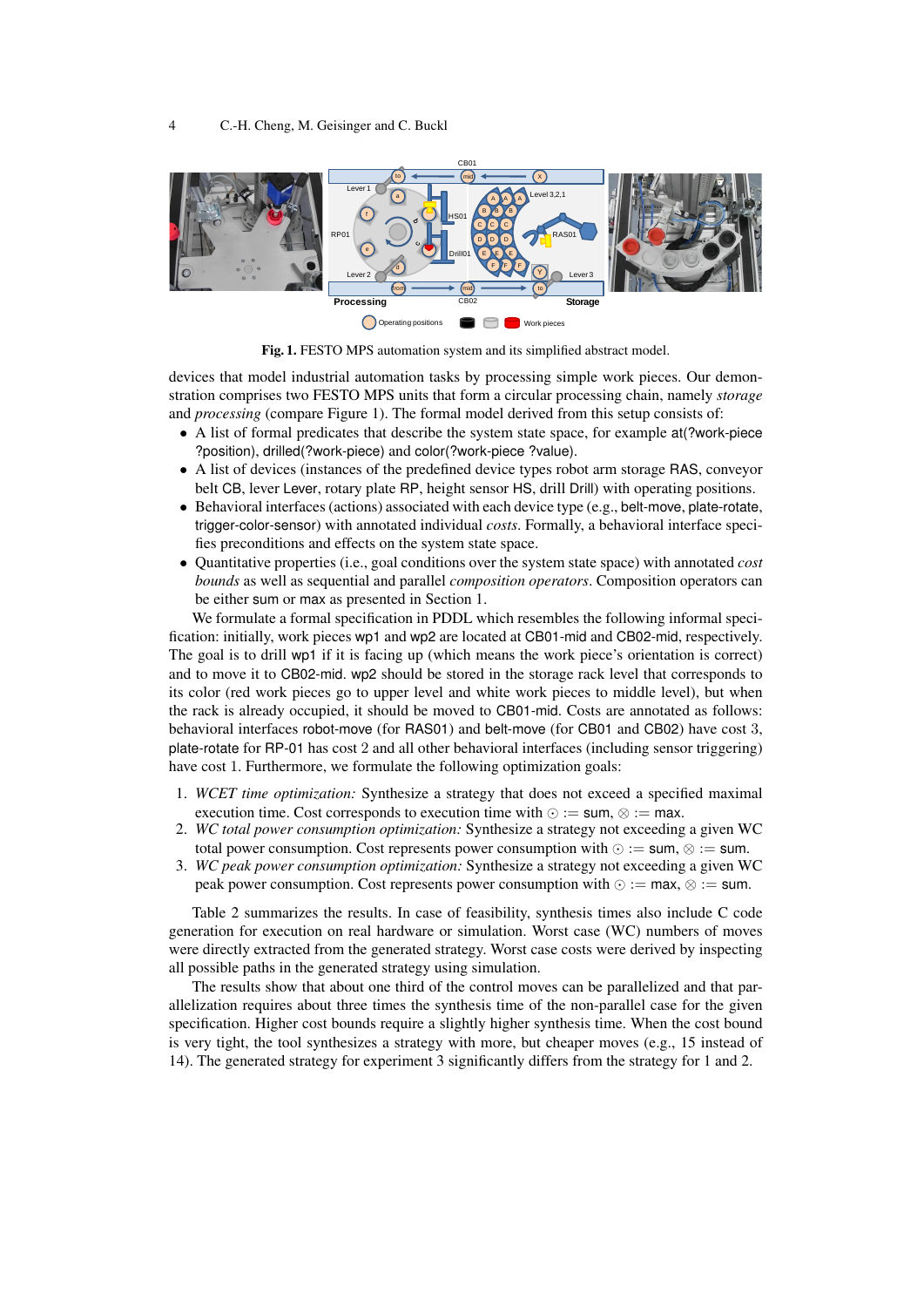Table 2. Results of synthesis from quantitative specifications. For comparison, results for experiments without cost model are provided. Times refer to a 3 GHz system with 4 GB of RAM (single-threaded algorithm).

|                                             | Max. degree of Cost   |                | $\odot$ | $\oplus$     | <b>WC</b>        |                   | <b>WC</b> Synthesis   |
|---------------------------------------------|-----------------------|----------------|---------|--------------|------------------|-------------------|-----------------------|
| <b>Experiment</b>                           | parallelization bound |                |         |              |                  |                   | moves cost time (sec) |
|                                             | 2                     | 28             |         | sum max      | inf <sup>1</sup> | inf. <sup>1</sup> | 18.7                  |
| 1. WCET optimization                        | 2                     | 29             |         | sum max      | 15               | 29                | 19.4                  |
|                                             | 2                     | $30^{2}$       |         | sum max      | 14               | 29                | 22.1                  |
|                                             | $\overline{2}$        | 41             |         | sum sum      | inf <sup>1</sup> | inf.              | 20.8                  |
| 2. WC total power consumption optimization  | $\overline{2}$        | 42             |         | sum sum      | 15               | 42                | 21.0                  |
|                                             | 2                     | $43^{2}$       |         | sum sum      | 14               | 42                | 21.1                  |
|                                             | $\overline{2}$        | 2              |         | maxisumi     | inf <sup>1</sup> | inf.              | $14.9^3$              |
| 3. WC peak power consumption optimization   | 2                     | 3              |         | max sum      | 18               | 3                 | 16.3                  |
|                                             | 2                     | 4 <sup>2</sup> |         | max sum      | 15               | 4                 | 19.2                  |
|                                             |                       | 41             |         | sum N/A      | inf <sup>1</sup> | inf <sup>1</sup>  | 6.5                   |
|                                             |                       | 42             |         | sum N/A      | 22               | 42                | 7.1                   |
| Parallelization disabled                    |                       | $43^{2}$       |         | sum N/A      | 21               | 42                | 7.6                   |
|                                             |                       | 2              |         | max N/A      | inf <sup>1</sup> | inf <sup>1</sup>  | 5.4                   |
|                                             |                       | 3 <sup>2</sup> |         | max N/A      | 21               | 3                 | 6.3                   |
|                                             |                       | $\infty$       |         | $N/A$ $N/A$  | 21               | N/A               | 6.4                   |
| Non-quantitative (no consideration of cost) |                       | $\infty$       |         | $N/A \, N/A$ | 14               | N/A               | 19.0                  |

<sup>1</sup> Infeasible (i.e., no solution) due to cost bound being too restrictive.

<sup>2</sup> The same strategy is generated also for higher cost bounds, only synthesis time differs.

3 Since it is not obvious whether behavioral interfaces with cost 3 are actually used in the generated strategy, the infeasibility of this scenario can not be directly decided from the cost annotation/bound.

# 4 Conclusion

In this paper, we report how MGSyn is extended to synthesize controllers with performance guarantees. The key factors are (1) flexible interpretation of cost as a performance bound using sequential and parallel composition operators as well as (2) suitable integration into the symbolic synthesis engine. Experiments show that the resulting controllers are quantitatively better than controllers being synthesized without cost analysis. The extra synthesis time can be tolerated when controllers are generated offline.

### References

- 1. R. Bloem, K. Chatterjee, T. A. Henzinger, and B. Jobstmann. Better quality in synthesis through quantitative objectives. In *CAV*, volume 5643 of LNCS, pages 140–156, Springer, 2009.
- 2. K. Chatterjee, T. Henzinger, B. Jobstmann, and R. Singh. Measuring and synthesizing systems in probabilistic environments. In *CAV*, volume 6174 of LNCS, pages 380–395. Springer, 2010.
- 3. C.-H. Cheng, M. Geisinger, H. Ruess, C. Buckl, and A. Knoll. MGSyn: automatic synthesis for industrial automation. In *CAV*, volume 7358 of LNCS, pages 658–664, Springer, 2012.
- 4. J. Desharnais, V. Gupta, R. Jagadeesan, and P. Panangaden. Metrics for labelled Markov processes. *Theoretical Computer Science*, 318(3):323–354, 2004.
- 5. M. Droste, W. Kuich, and H. Vogler. *Handbook of weighted automata*. Springer-Verlag, 2009.
- 6. M. Ghallab, C. Aeronautiques, C. Isi, S. Penberthy, D. Smith, Y. Sun, and D. Weld. PDDL-the planning domain definition language. Technical Report CVC TR-98003/DCS TR-1165, Yale Center for Computer Vision and Control, Oct 1998.
- 7. N. Piterman, A. Pnueli, and Y. Saar. Synthesis of reactive (1) designs. In *VMCAI*, volume 3855 of LNCS, pages 364–380. Springer-Verlag, 2006.
- 8. P. Černý, K. Chatterjee, T. A. Henzinger, A. Radhakrishna, and R. Singh. Quantitative synthesis for concurrent programs. In *CAV*, volume 6806 of LNCS, pages 243–259, Springer, 2011.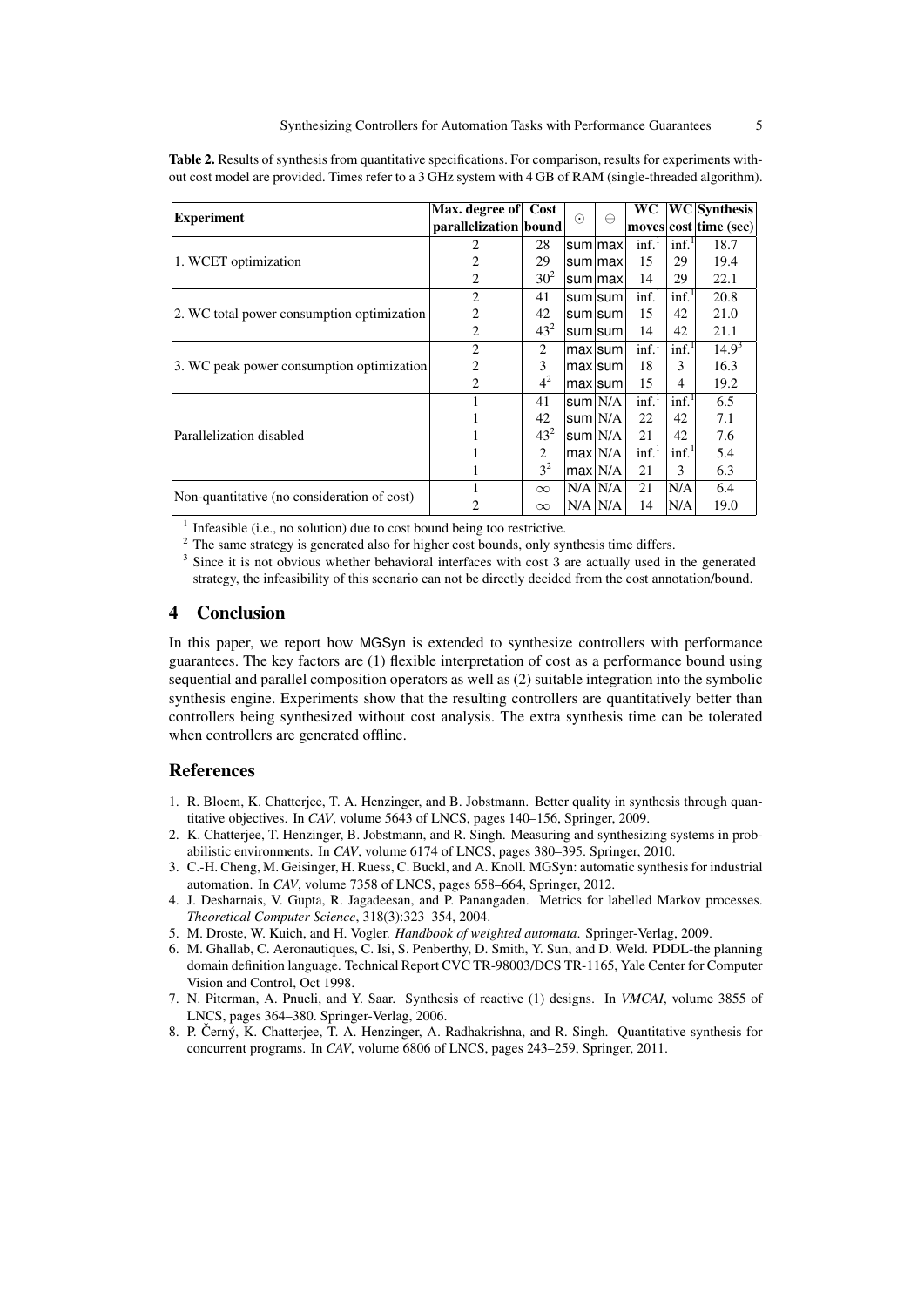6 C.-H. Cheng, M. Geisinger and C. Buckl

# Appendix A: Availability of the Tool (not part of official submission)

The tool (together with a manual) is freely available at http://mgsyn.fortiss.org/.

# Appendix B: Demonstration Plans (not part of official submission)

In the following, we outline our presentation plan.

- 1. Starting with a short introduction, we outline how MGSyn combines concepts from gamebased synthesis and model-driven design and what its primary goals are (e.g., targeted application).
- 2. We then open a sample model and describe its features at a high level. We do not want to go into too many details at this point in time, since that will be explained later on.
- 3. We explain the usage of quantitative specifications (Figure 2).

| T01 FESTOGarching2color.xmi 23                                                           |                                                                                                                           | $\qquad \qquad =$                                                     |  |  |  |  |
|------------------------------------------------------------------------------------------|---------------------------------------------------------------------------------------------------------------------------|-----------------------------------------------------------------------|--|--|--|--|
| ⊿ ◆ Formal Model                                                                         |                                                                                                                           |                                                                       |  |  |  |  |
|                                                                                          | ♦ Property 1) Drill and sort by color, error facing or rack full then return.                                             |                                                                       |  |  |  |  |
|                                                                                          | $\blacklozenge$ Property 2) If the object is red, then drill it. If it's white, then don't drill. Sort by color. If wrong |                                                                       |  |  |  |  |
| ۰                                                                                        | Quantitative Property 1) Drill and sort by color, error facing or rack full then return.                                  |                                                                       |  |  |  |  |
| Quantitative Property 2) Drill and sort by color, error facing or rack full then return. |                                                                                                                           |                                                                       |  |  |  |  |
| Quantitative Property 3) Drill and sort by color, error facing or rack full then return. |                                                                                                                           |                                                                       |  |  |  |  |
| Quantitative Property 4) Drill and sort by color, error facing or rack full then return. |                                                                                                                           |                                                                       |  |  |  |  |
| $\vert$ (                                                                                | P.                                                                                                                        |                                                                       |  |  |  |  |
| $*$ and $*$<br>Properties $\boxtimes$                                                    |                                                                                                                           |                                                                       |  |  |  |  |
| Property                                                                                 | Value                                                                                                                     |                                                                       |  |  |  |  |
| Activated                                                                                | $E \equiv true$                                                                                                           |                                                                       |  |  |  |  |
| <b>Avoidance Condition</b>                                                               | 医                                                                                                                         |                                                                       |  |  |  |  |
| <b>Cost Bound</b>                                                                        | 『특 30                                                                                                                     |                                                                       |  |  |  |  |
| <b>Description</b>                                                                       |                                                                                                                           | [E 2] Drill and sort by color, error facing or rack full then return. |  |  |  |  |
| <b>Main Specification</b>                                                                | [E] (and (or (face ball1 up)(face ball1 down)) (and (or (not (face ball1 up)) (                                           |                                                                       |  |  |  |  |
| <b>Parallel Composition</b>                                                              | <b>⊑≣ SUM</b>                                                                                                             |                                                                       |  |  |  |  |
| <b>Sequential Composition</b>                                                            | <b>L≣ SUM</b>                                                                                                             |                                                                       |  |  |  |  |
| Type                                                                                     |                                                                                                                           | <b>E REACHABILITY BOUNDEDCOST</b>                                     |  |  |  |  |

Fig. 2. FESTO MPS model and its quantitative specification.

- 4. We then perform automatic synthesis of the strategy with an indication of performance of the engine (Figure 3).
- 5. We then slightly refine the specification and perform synthesis again.
- 6. Finally, we use built-in functions to generate code, and execute it on concrete hardware. We will present three scenarios.
	- (Video for FESTO MPS) We show how the synthesized code is executed on our real FESTO Modular Production System demonstrator as a video.<sup>4</sup>
	- (CIROS Simulator) As the FESTO system is too large and is not portable, we will use the CIROS simulator to demonstrate the synthesized code running on the simulator. This enables users to examine the synthesized strategy without concrete hardware. CIROS Automation Suite (compare Figure 4) provides a 3D visualization of the system and is controlled over an OPC (OLE for Process Control) interface.
	- (Interactive Simulator) We will demonstrate the use of our own simulation platform, which is only text-based, but also considers the initial setup of the system and allows the operator to control all actions of the environment.

<sup>4</sup> Some related videos may be found at: http://www.youtube.com/watch?v=7p5EK52TgBs http://www.youtube.com/watch?v=Sb3bre916o4 http://www.youtube.com/watch?v=Foenmw31rB4 http://www.youtube.com/watch?v=daHLnx2IsIs